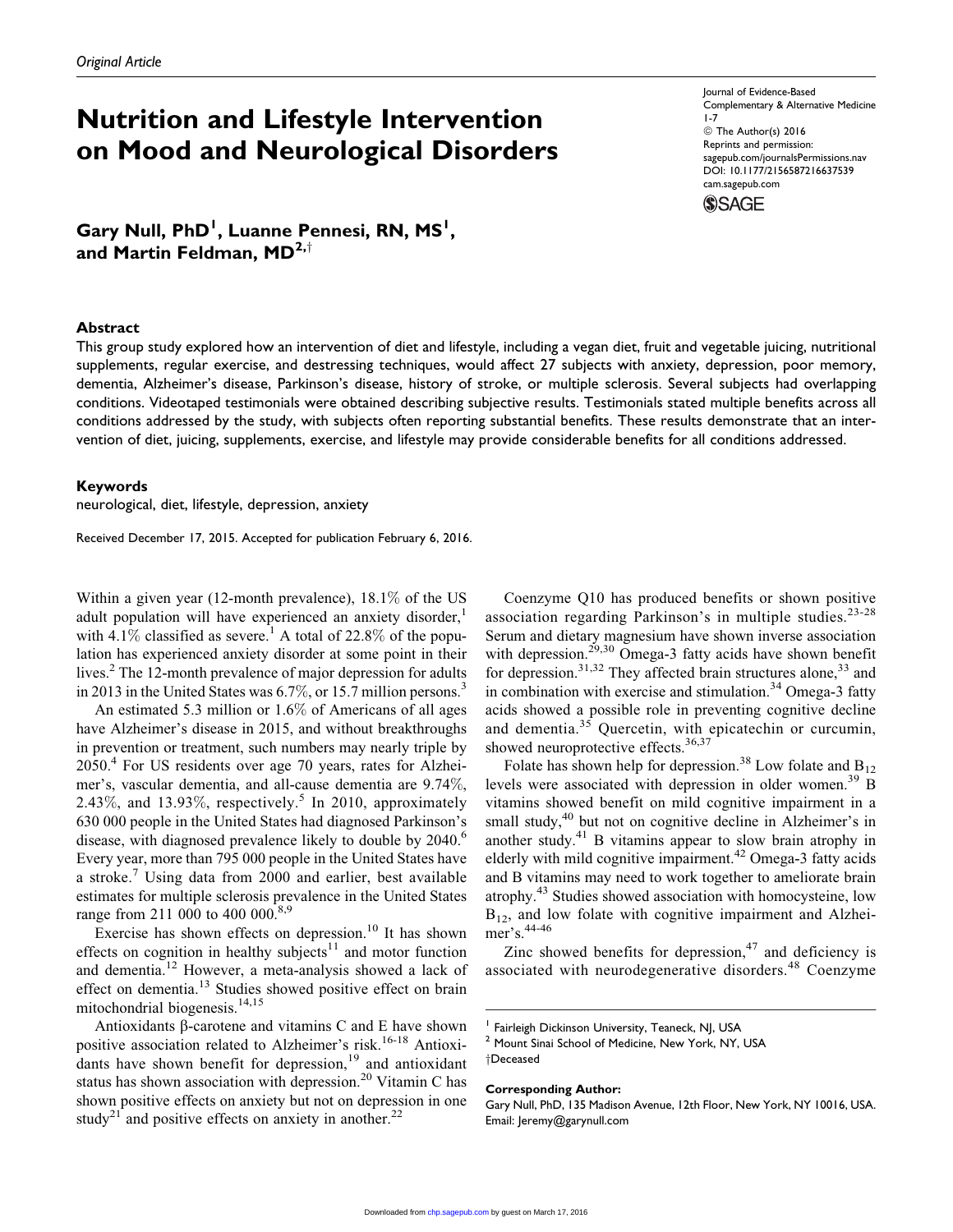Q10, and dietary antioxidants including and vitamins A, C, and E, have shown neuroprotective effects in relation to Parkinson's disease.<sup>49</sup> For multiple sclerosis, evidence exists for benefits from a variety of nutritional interventions including zinc, essential fatty acids, vitamin/mineral supplementation, and antioxidants.<sup>50-52</sup>

# Materials and Methods

# **Subjects**

Subjects were recruited from announcements on Dr Null's radio program, drawn from the general public. A group of 10 men and 17 women undertook the program, 9 with emotional disorders including anxiety, depression, and with some overlapping: 16 with issues of low memory, dementia, Alzheimer's disease, Parkinson's disease, history of stroke, and related issues. Program entry required a letter from an MD confirming the conditions. Four subjects with cognitive issues were represented at meetings by family as proxy, who would administer protocols to the subjects. Subjects were instructed to maintain regular contact with their physicians. Only their MD was to determine if medications were to be altered or eliminated.

## Study Design

This was a lifestyle modification study on the impact of lifestyle and diet on individuals suffering mainly from cognitive decline, Parkinson's disease, anxiety, or depression. The study consisted of instruction on the necessary components of a healthy lifestyle: proper diet, juicing, supplements, detoxification exercise, destressing, environmental hygiene, and examination of beliefs and attitudes. Information on the prescribed intervention was given in weekly sessions of 2½ hours each, over a period of 3 months from the first meeting to the last. Twenty-seven persons initially presented at the first meeting. Medical supervision was provided by Dr Martin Feldman, MD, associate professor of medicine at Mt Sinai hospital in New York, and Luanne Pennesi, RN, a nurse practitioner with 36 years of experience including clinical nurse supervisor at Long Island Jewish hospital. Those in attendance on the final day who did not follow the protocol reported no improvement.

# Protocol

Diet. Diet prescribed was an alkalizing anti-inflammatory vegan diet with 75% raw and 25% lightly cooked foods. It required complete elimination of certain foods, especially pro-inflammatory foods or food preparations, including refined carbohydrates and any wheat, gluten, dairy, meat, poultry, or shellfish. No caffeine, alcohol, refined sugar, or artificial sweeteners or chemicals such as additives, preservatives, coloring agents or flavorings, and no carbonated beverages, including sodas and seltzer were included. No conventional table salt, microwaved, deep fried, toasted foods, or nightshade vegetables were allowable. Those allowable were the following:

- High-quality protein from vegetarian sources such as legumes, nuts, seeds, and grains: brown rice, Essene bread, millet, amaranth, buckwheat, and quinoa. Protein intake ideally was 0.9 g/kg of body weight (40-60 g high-quality protein for women and 60-80 g for men). Fiber intake was at least 35 to 50 g.

- $\bullet$  Beverages included herbal teas, nondairy milks: almond milk, rice, or oat milk, bottled or filtered water, fresh squeezed organic fruit juice, coconut milk, and coconut water.
- $\bullet$  Sweeteners raw honey, molasses, brown rice syrup, raw palm sugar, natural fruit sweeteners, and stevia.
- $\bullet$  Oils: grapeseed, sesame, extra virgin olive oil, coconut, macadamia and mustard seed oils in moderate amounts. Foods were to be cooked at low heat temperatures.
- $\bullet$  Nine to 12 servings of nutrient-dense fruits and vegetables (preferably organic) per day. Additionally, one serving of sea vegetables daily.
- $\bullet$  Fruits for anti-inflammation: fresh or frozen berries daily, purple or red grapes, apple, melons, kiwi, citrus, star fruit, papaya, berries, and pomegranate.
- - Herbs and spices: cayenne, curcumin, basil, rosemary, oregano, thyme, chili peppers, anise, cinnamon, horseradish, wasabi, mustard, dill weed, fennel, and spearmint.
- $\bullet$  Protein smoothie for breakfast, to include berries, 20 to 25 g of vegetable protein from powder: pea, rice, or hemp, 1000 to 2000 mg vitamin C, a handful of walnuts, rice or almond, or oat milk, 1 teaspoon chia powder or fennel seeds and 1 teaspoon coconut oil.

#### Juicing.

- $\bullet$  Sixteen ounce glasses: celery cucumbers apple or watermelon, grapefruit, or lemon.
- $\bullet$  Also bok choy, cabbage, cilantro, parsley, kale, collard greens, carrots, beets, and chard.
- $\bullet$ Dilute green vegetables with water.
- $\bullet$  Apple seeds removed, citrus can be juiced whole with skin and lemon.
- $\bullet$  Two juices per day the first week, then increased frequency by one per week: 3 per day the second week, 4 per day the third week.
- $\bullet$  Morning drink of juice of a lemon, tablespoon of apple cider vinegar, and half teaspoon of manuka honey.
- $\bullet$ Two 12-ounce glasses of coconut water per day.

Supplements. Can be taken with protein shake, throughout day, or with food for sensitivities. Subjects were not required to take all supplements suggested.

- $\bullet$ Calcium citrate/magnesium citrate 1000 mg/1000 mg
- $\bullet$ B complex 50 mg
- -B12 methylated
- $\bullet$ Omega-3 fatty acids 2000 mg
- $\bullet$ Coenzyme Q10 200 mg
- $\bullet$ Vitamin C 4000 mg in divided doses
- $\bullet$ Vitamin E mixed tocopherols 400 mg twice daily
- $\bullet$ Tocotrienols 200 mg
- $\bullet$ Zinc 20 mg
- $\bullet$ Vitamin A as  $\beta$ -carotene 15 000 IU
- $\bullet$ Quercetin 1000 mg in divided doses
- $\bullet$ Potassium 500 mg in divided doses, mainly as coconut water

Detoxification. This step is addressed on multiple levels in all parts of the protocol, avoiding pro-inflammatory diet items, use of juicing and supplements to eliminate toxins from the body, environmental hygiene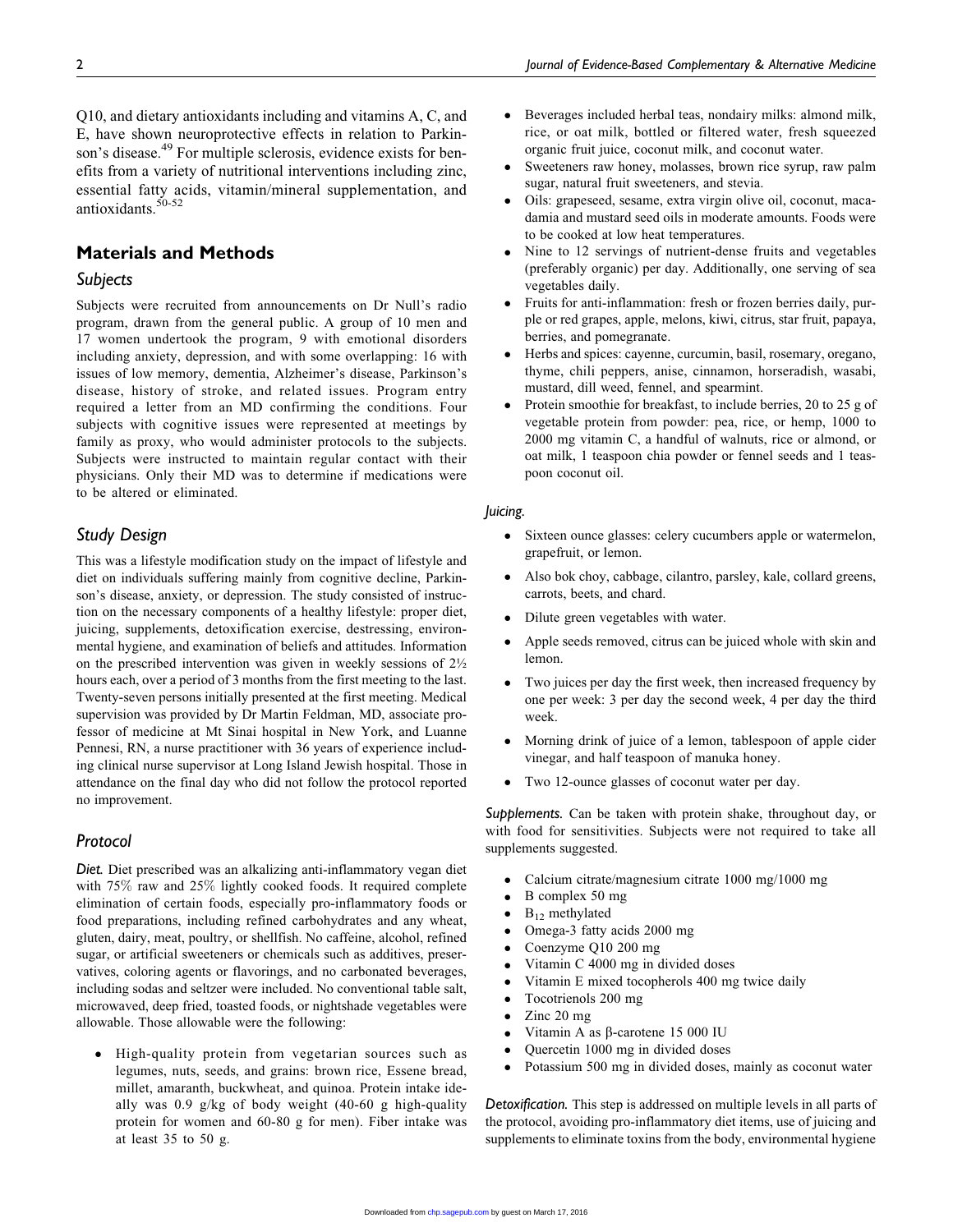to eliminate ambient toxins, and in elimination of toxic beliefs, attitude, or relationships.

Exercise. Typical prescribed exercise was aerobic exercise such as power walking 45 to 60 minutes 5 days per week, and 3 days per week 30 minutes resistance exercise. Additional instruction was given for types of exercises that could be done in a seated position for those with significantly limited mobility.

Destressing. Examples discussed included daily yoga, meditation, tai chi, guided imagery, and mindfulness in nature.

#### Environmental Hygiene.

- Declutter living space.
- $\bullet$  Keep floors and surfaces with safe cleansers: can use hydrogen peroxide, rubbing alcohol.
- Remove indoor pollution sources, including outgassing furniture, carpet, and building materials.
- $\bullet$  Use water filter, and veggie wash or apple vinegar to clean produce.
- $\bullet$ Avoid secondhand smoke.
- $\bullet$ Recommend houseplants or air filter for oxygen, purifying.

Beliefs and Attitudes for Self-Actualization. Participants were encouraged to examine core values, life purpose, potential for helping others, and to avoid conditioned responses and negative or self-limiting thinking.

# Outcome Measures

Of those completing the study, 21 videotaped testimonials were obtained. Subjects were asked to identify conditions they or family members they represented had at the beginning and their symptoms, and changes in symptoms over the course of the study.

# Videotaped Results (Edited for Clarity)

# Anxiety and Depression

#### Sandra: Extreme Anxiety.

I came in with extreme anxiety. Completely closed in from the world—closed out from the world and now I'm able to sleep. I have freedom that I didn't have in an extremely long time. I was able to ride the subway and cross bridges. And even today it was extremely emotional for me to come here because I actually made it from my door to this door by myself and that's such a big achievement. So I want to say thank you. I'm high with the positive, very high and a lot more energy.

# Leslie: Depression for Over 15 Years.

I was suffering from depression for over 15 years. I'm feeling much better, 100 percent I would say. My energy level is improved. I sleep better. I'm less fatigued and I have an overall positive attitude now.

#### Monica: Depression and Anxiety.

I've been suffering from depression and anxiety. Ever since I've started this program, I've been feeling so much better, so much more positive and no depression. I'm off the medication. It's just wonderful. This is great. I've been encouraging my husband, also, to be on the protocol. He has been, as well. We've been just together working on it and just feeling great.

#### Michael: Anxiety and Depression.

I came here for sometimes debilitating anxiety and depression. ... I'd say, surprisingly, my vision improved. My skin cleared up. I feel like I'm a better husband, better father, better friend. ... I lost probably seven pounds of pure fat and I got stronger. ... I got stronger. I shattered a time on a three mile run. (Anxiety and depression) are just gone ... it's lifted, ... it was such a crutch and such an excuse, and now that it's gone, it's like I have to recreate myself. Definitely sharper, better memory. I have a torn rotator cuff and the pain has really subsided. I don't want to have surgery on it. It's lifted, as well. So, across the board, again, I feel really blessed to have met everybody, and I thank you all.

## Carl: Debilitating Depression, Suicidal Tendency.

When I first started coming here, I was suicidal, suicidal, suicidal. I could hardly talk. I was diagnosed with depression. I was on Wellbutrin and lithium. Now I am only on lithium. But the antidepressant is gone, and lo and behold, I feel actually somewhat better without the damn thing. I'm not going to sleep with the prayer for the next day not to happen. I have a job interview this coming week. There are two toxic people in my life that are no longer in my life. I'm lonely, but they're gone because Gary said it's better to have no relationship than to have those that don't honor you. I can now have a conversation. I don't know what the reason is but there is a reason to live now. My concentration is a little bit better. Digestion is unbelievably better. ... I'm on my way and I'm glad I've been here.

## Marcella: Major Depression, Cognitive Decline, and Chronic Pain.

I came here for major depression and chronic pain. I've had two laminectomies due to a job injury, and my depression I've been suffering with it for quite a few years. ... And since I came to the study, it's been giving me more insight into the things that I can do with myself. It has built my self-esteem. I've been feeling a lot more energy. I'm in physical therapy now ... and I'm trying to do a lot more things. My cognitive functioning has increased. That was one of my big problems ... and I feel a lot better. My sleep pattern has just started to improve. ... I was having a lot of difficulties sleeping. So, I'm doing a lot better and I'm very thankful.

## Rina: Depression and Anxiety.

I came in here with depression and anxiety, which I've suffered for about the past eight years. ... I have a lot more focus. I'm much happier and much less stress, calmer and much more hopeful about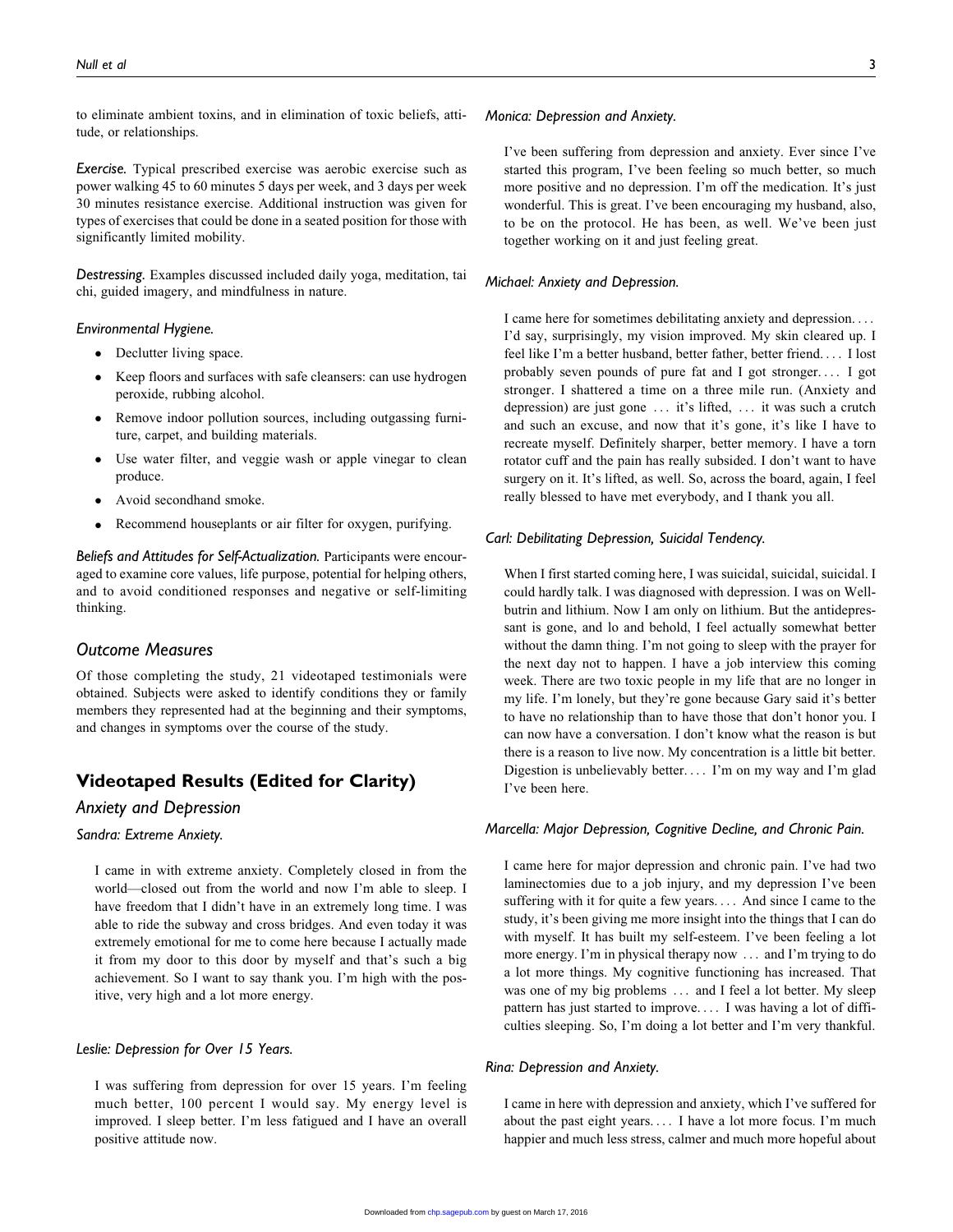the future. I've lost about ten pounds and went down a jeans size. So, that was great.

#### Tammy: Anxiety and Memory.

I have much more memory than I was—did before. I was always a very sort of healthy kind of person, but now I'm more focused. I listen. I follow the protocol 110 percent. My memory is better. I've lost fears. I've been in a lot of different kind of music. I was with Motown and I have hit records and all that stuff and they didn't pan out the way I wanted them to. So I was looking. I was having fear. I'm taking care of my mother and having fear of the future. Now I have no fear. I believe that I can do. I believe and I know that I'm the magnificent manifestation of all that is. [Applause] I'm all right. I'm all right. It's been wonderful.

# Neurological Conditions

#### Tammy: Dementia.

I'm here for my mom. Anyway, my mother was suffering from short-term memory. She was headed to—for dementia and everything. She had a heart condition. She has arthritis. She was very lethargic, poor sleeping habits. She wouldn't eat. She would fuss with me if I tried to give her something. I had to trick her to eat healthy. No exercise. She's non-ambulatory. She walks with a walker, but she walks. I mean like 50—50 yards—50 feet and she's out of breath and it would take. Whenever I would take her to the doctor, it was an ordeal. Now it's different. She remembers. She didn't, but now she remembers things. Her speech is more fluent because she also was suffering from two minor strokes years ago that caused her to stammer, to stutter a lot. Now she's more fluent. She's eating. She's drinking green juices, yeah. You know. I mean kale and all of the stuff. She's excited now because she's lost over 20 pounds. She can walk. We had rugs that we couldn't remove off the floor because she needed something to grip her—grip her feet. Now she's told me last week, ''Let's take these rugs up. I can feel the bottom of the floor now.'' So her feet, the swelling has gone down in her legs. She doesn't have the pain in her feet that she used to have. She takes charge. She's more confident in that it's up to her. She can make a change in herself. She can do it and that was fantastic.

#### Margaret: Dementia.

I've been coming here for several weeks for a friend of mine. She is somebody that has early dementia and it got so that she couldn't come to the class because she didn't have the stamina to come. But I have seen such improvement in her. I don't live with her, but I'm very close with her. She takes the juices all the time. She walks more. She's more alert. She surprises me because I'll ask her how so and so, somebody she forgot about. ''Oh, yeah, I know who they are. You think I don't know who they are, but I do.'' She goes to like a senior center, where she does exercising. Her appetite has improved an awful lot. She takes a juicing. Her medications have been cut down. She sleeps better than I do, and her whole personality has changed, and I just hope that we can keep this going with her. Maybe with all that she's doing we can get her to do more. I know

with the early dementia it's not going to be that we can expect her to be like she was before, but, at least, if she can take what we've given her and just if we can get her to stay at a certain plateau and you don't see the crash. That's what I'm hoping for her.

#### Joan: Alzheimer's.

I'm here with my sister Sonia and we came here for my mom, who's here. My mother is 86 years old. Seven years ago she was diagnosed with Alzheimer's. Her short-term memory was really horrible. And, also, if you remember when I used to bring her in here, she would sleep most of the time. She was just zoned out. Now she is in my business all the time. ''What are you doing? Why are you doing this?'' She's in it. She's with us. She sleeps like a baby. Getting the sugar out of her diet was hell. She fights like a badger for those Snickers bars, but now I have her on no sugar and she's lost about 15 pounds. So, this has been a blessing.

## Javier: Stroke.

I had a stroke on the 4th of July last year. I came in like very weak. I couldn't like stand and I had my cane more often, and I barely use a cane now just for—and I even walked or jogged, actually, twice around Central Park Lake two weeks in a row. Something I couldn't even do when I was like 16 years old. Yeah, everything is like I think feeling much better. I think I'm definitely on my way to 100 percent. I just have to stay focused on the vegan trip, and I'm just very proud of all that. I have more energy. I'm sleeping better. The pain has gone down as well on the right side, which is great. Everything is great. Yeah, especially, like on positivity. I'm 1000 percent more positive. I think I was a very angry person.

#### Ron: Multiple Sclerosis.

Twenty-seven years ago I was diagnosed by the medical experts as having multiple sclerosis, and they said, ''I'm sorry. Get your affairs in order. There's nothing we can do for you.'' I had to look elsewhere aka I happened upon Gary and Luanne, and they put me on a protocol to eliminate fatigue, to eliminate numbness, to improve my cognitive abilities. And I have been working with Gary and Luanne for about 25 to 27 years and this has been a great journey. I feel great. I feel confident. I'm working full time. I'm actually going to be retiring shortly and I'm looking for another gig. So, who knows what can come about, but thank you for everything. My energy levels have gone up. My cognitive abilities have gone up. I don't feel fatigued any longer. I am able to walk two miles per day and that's 25 minutes in the morning and 25 minutes in the afternoon. And I'm doing that every single day, consistently, for a couple of years now and my energy levels are through the roof and I'm feeling great.

#### Aaron: Parkinson's Disease.

I was diagnosed last October, with early stage Parkinson's disease. I had the symptoms for six months. I think I've had an improvement in my complexion and my memory and cognition. And I've lost approximately five pounds. I've been able to deal without taking medication most of the time.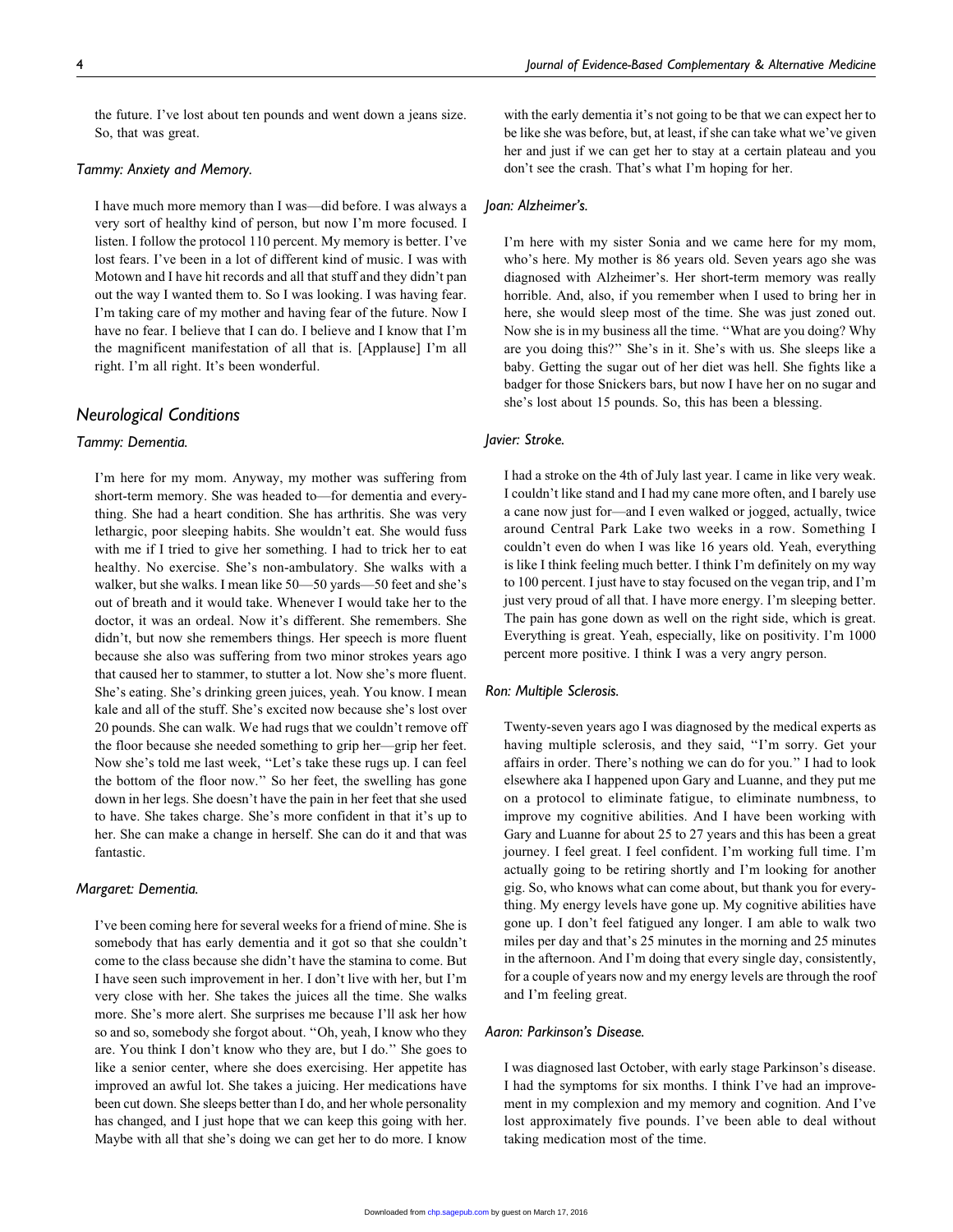#### Monique: Parkinson's Disease.

I have Parkinson's disease I was diagnosed with it in 1999. And sure enough, it's helping me. So, this has been 12 weeks that I've had to a lot do and I have some more stuff to do, but I feel myself getting better. I'm walking better. Exercising every day and my chair exercises with my weight lifts. I'm sleeping better. I'm not screaming in the middle of the night scaring my husband to death. I'm feeling better. I'm feeling positive and I just have to say thank you.

# **Results**

Fifteen of 21 subjects videotaped reported substantial results, shown here, for conditions of concern. Of those not reporting substantial condition specific benefits, all reported side benefits and satisfaction with their participation. Five subjects with mood disorders reported major reversals in their conditions, and 2 of them eliminated one or all medications. Three other subjects reported considerable mood disorder improvement.

Three subjects with dementia or Alzheimer's reported sizable improvement for family represented, with one individual's medications reduced. A stroke survivor formerly with difficulty standing reported almost eliminating needing a cane, and jogging over a mile. Two subjects with Parkinson's reported improvements in activity, memory, reduction in medication, or sleep. A subject with multiple sclerosis stated improvement in cognition, activity, and energy. Other benefits reported overall included weight loss, pain reduction, more physical activity, better interpersonal relationships, and improvement of appetite.

# **Discussion**

Of the 27 subjects beginning the study group, 21 gave videotaped testimonials, all of them stating some benefits and satisfaction with their participation. A few original participants did not complete the study. Of all those beginning the study, a majority, 15 subjects, reported substantial results for conditions of concern.

The study ambitiously addressed a very broad range of both mood and neurological conditions without concentrating on any condition or physiology in particular. This truly holistic intervention provided wide ranging nutritional and lifestyle support, for mind and body, to show therapeutic benefit for multiple specific conditions.

# Limitations

The study was a relatively small group, with a short duration. It is our hope that larger studies of 3, 6, and 9 months and 1 year durations with larger groups will be conducted.

# Conclusion

Given the increasing number of individuals afflicted with mood and cognitive disorders, this lifestyle and behavior modification protocol should be considered an important alternative approach.

## Declaration of Conflicting Interests

The authors declared no potential conflicts of interest with respect to the research, authorship, and/or publication of this article.

# Funding

The authors received no financial support for the research, authorship, and/or publication of this article.

#### Ethical Approval

The study did not required ethical approval as it did not involve the introduction or use of any drug or medical device. It was strictly a lifestyle and behavioral modification program and there was no medical intervention involved.

## **References**

- 1. Kessler RC, Chiu WT, Demler O, Merikangas KR, Walters EE. Prevalence, severity, and comorbidity of twelve-month DSM-IV disorders in the National Comorbidity Survey Replication (NCS-R). Arch Gen Psychiatry. 2005;62:617-627.
- 2. Kessler RC, Berglund P, Demler O, Jin R, Merikangas KR, Walters EE. Lifetime prevalence and age-of-onset distributions of DSM-IV disorders in the National Comorbidity Survey Replication (NCS-R). Arch Gen Psychiatry. 2005;62:593-602.
- 3. National Institutes of Health. Major depression among adults. [http://www.nimh.nih.gov/health/statistics/prevalence/major](http://www.nimh.nih.gov/health/statistics/prevalence/major-depression-among-adults.shtml)[depression-among-adults.shtml](http://www.nimh.nih.gov/health/statistics/prevalence/major-depression-among-adults.shtml). Accessed February 25, 2016.
- 4. Alzheimer's Association. 2015 Alzheimer's disease facts and figures.<http://www.alz.org/facts/>. Accessed February 25, 2016.
- 5. Plassman BL, Langa KM, Fisher GG, et al. Prevalence of dementia in the United States: the aging, demographics, and memory study. Neuroepidemiology. 2007;29:125-132. doi:10.1159/ 000109998.
- 6. Kowal SL, Dall TM, Chakrabarti R, Storm MV, Jain A. The current and projected economic burden of Parkinson's disease in the United States. Mov Disord. 2013;28:311-318. doi:10. 1002/mds.25292.
- 7. Centers for Disease Control and Prevention. Stroke facts. [http://](http://www.cdc.gov/stroke/facts.htm) [www.cdc.gov/stroke/facts.htm.](http://www.cdc.gov/stroke/facts.htm) Accessed February 25, 2016.
- 8. Noonan CW, Kathman SJ, White MC. Prevalence estimates for MS in the United States and evidence of an increasing trend for women. Neurology. 2002;58:136-138.
- 9. National Multiple Sclerosis Society. Estimating the prevalence of MS. [http://www.nationalmssociety.org/About-the-Society/MS-](http://www.nationalmssociety.org/About-the-Society/MS-Prevalence)[Prevalence](http://www.nationalmssociety.org/About-the-Society/MS-Prevalence). Accessed February 25, 2016.
- 10. Rethorst CD, Trivedi MH. Evidence-based recommendations for the prescription of exercise for major depressive disorder. J Psychiatr Pract. 2013;19:204-212. doi:10.1097/01.pra.0000430504. 16952.3e.
- 11. Lucas SJ, Ainslie PN, Murrell CJ, Thomas KN, Franz EA, Cotter JD. Effect of age on exercise-induced alterations in cognitive executive function: relationship to cerebral perfusion. Exp Gerontol. 2012;47:541-551. doi:10.1016/j.exger.2011.12.002.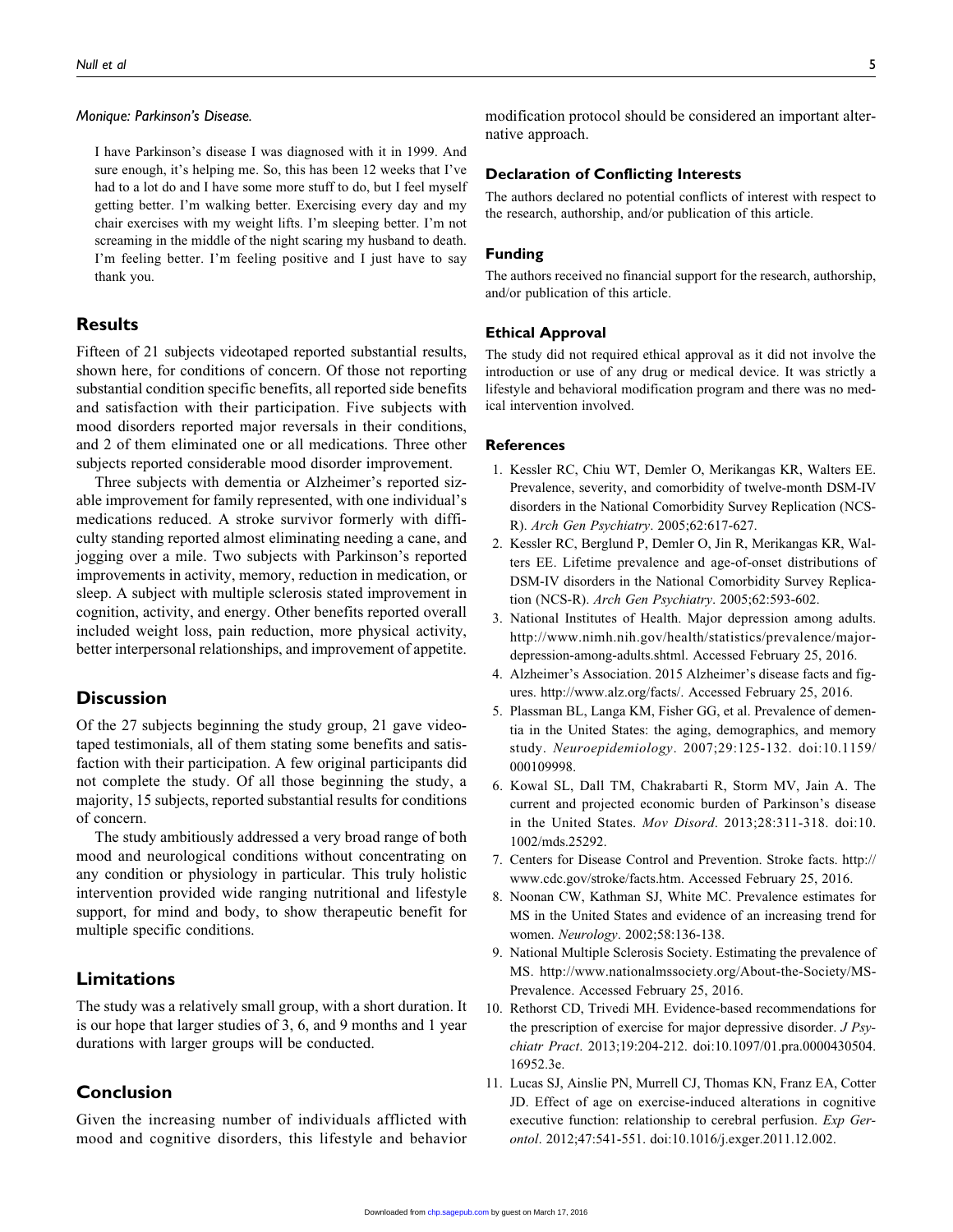- 12. Schwenk M, Dutzi I, Englert S, et al. An intensive exercise program improves motor performances in patients with dementia: translational model of geriatric rehabilitation. J Alzheimers Dis. 2014;39:487-498. doi:10.3233/JAD-130470.
- 13. Forbes D, Forbes SC, Blake CM, Thiessen EJ, Forbes S. Exercise programs for people with dementia. Cochrane Database Syst Rev. 2015;(4):CD006489. doi:10.1002/14651858. CD006489.pub4.
- 14. Marques-Aleixo I, Santos-Alves E, Balça MM, et al. Physical exercise improves brain cortex and cerebellum mitochondrial bioenergetics and alters apoptotic, dynamic and auto(mito)phagy markers. Neuroscience. 2015;301:480-495. doi:10.1016/j.neuroscience.2015.06.027.
- 15. Steiner JL, Murphy EA, McClellan JL, Carmichael MD, Davis JM. Exercise training increases mitochondrial biogenesis in the brain. J Appl Physiol (1985). 2011;111:1066-1071. doi:10.1152/ japplphysiol.00343.2011.
- 16. de Oliveira BF, Veloso CA, Nogueira-Machado JA, et al. Ascorbic acid, alpha-tocopherol, and beta-carotene reduce oxidative stress and proinflammatory cytokines in mononuclear cells of Alzheimer's disease patients. Nutr Neurosci. 2012;15:244-251. doi:10.1179/1476830512Y.0000000019.
- 17. Polidori MC, Ruggiero C, Croce MF, et al. Association of increased carotid intima-media thickness and lower plasma levels of vitamin C and vitamin E in old age subjects: implications for Alzheimer's disease. J Neural Transm (Vienna). 2015;122: 523-530. doi:10.1007/s00702-014-1357-1.
- 18. Li FJ, Shen L, Ji HF. Dietary intakes of vitamin E, vitamin C, and b-carotene and risk of Alzheimer's disease: a meta-analysis. J Alzheimers Dis. 2012;31:253-258. doi:10.3233/JAD-2012- 120349.
- 19. Réus GZ, Dos Santos MA, Abelaira HM, et al. Antioxidant treatment ameliorates experimental diabetes-induced depressive-like behavior and reduces oxidative stress in brain and pancreas [published online October 3, 2015]. Diabetes Metab Res Rev. doi:10. 1002/dmrr.2732.
- 20. Beydoun MA, Beydoun HA, Boueiz A, Shroff MR, Zonderman AB. Antioxidant status and its association with elevated depressive symptoms among US adults: National Health and Nutrition Examination Surveys 2005-6. Br J Nutr. 2013;109: 1714-1729.
- 21. Mazloom Z, Ekramzadeh M, Hejazi N. Efficacy of supplementary vitamins C and E on anxiety, depression and stress in type 2 diabetic patients: a randomized, single-blind, placebo-controlled trial. Pak J Biol Sci. 2013;16:1597-1600.
- 22. de Oliveira IJ, de Souza VV, Motta V, Da-Silva SL. Effects of oral vitamin C supplementation on anxiety in students: a doubleblind, randomized, placebo-controlled trial. Pak J Biol Sci. 2015; 18:11-18.
- 23. Yang X, Zhang Y, Xu H, et al. Neuroprotection of coenzyme Q10 in neurodegenerative diseases. Curr Top Med Chem. 2016;16: 858-866.
- 24. Shults CW, Oakes D, Kieburtz K, et al; Parkinson Study Group. Effects of coenzyme Q10 in early Parkinson disease: evidence of slowing of the functional decline. Arch Neurol. 2002;59: 1541-1550.
- 25. Hargreaves IP, Lane A, Sleiman PM. The coenzyme Q10 status of the brain regions of Parkinson's disease patients. Neurosci Lett. 2008;447:17-19. doi:10.1016/j.neulet.2008.09.069.
- 26. Müller T, Büttner T, Gholipour AF, Kuhn W. Coenzyme Q10 supplementation provides mild symptomatic benefit in patients with Parkinson's disease. Neurosci Lett. 2003;341:201-204.
- 27. Mancuso M, Orsucci D, Volpi L, Calsolaro V, Siciliano G. Coenzyme Q10 in neuromuscular and neurodegenerative disorders. Curr Drug Targets. 2010;11:111-121.
- 28. Yoritaka A, Kawajiri S, Yamamoto Y, et al. Randomized, doubleblind, placebo-controlled pilot trial of reduced coenzyme Q10 for Parkinson's disease. Parkinsonism Relat Disord. 2015;21: 911-916. doi:10.1016/j.parkreldis.2015.05.022.
- 29. Cheungpasitporn W, Thongprayoon C, Mao MA, et al. Hypomagnesaemia linked to depression: a systematic review and meta-analysis. Intern Med J. 2015;45:436-440. doi:10.1111/ imj.12682.
- 30. Miki T, Kochi T, Eguchi M, et al. Dietary intake of minerals in relation to depressive symptoms in Japanese employees: the Furukawa Nutrition and Health Study. Nutrition. 2015;31:686-690. doi:10.1016/j.nut.2014.11.002.
- 31. Rondanelli M, Giacosa A, Opizzi A, et al. Long chain omega 3 polyunsaturated fatty acids supplementation in the treatment of elderly depression: effects on depressive symptoms, on phospholipids fatty acids profile and on health-related quality of life. J Nutr Health Aging. 2011;15:37-44.
- 32. Van Oudenhove L, McKie S, Lassman D, et al. Fatty acid-induced gut-brain signaling attenuates neural and behavioral effects of sad emotion in humans. J Clin Invest. 2011;121:3094-3099. doi:10. 1172/JCI46380.
- 33. Witte AV, Kerti L, Hermannstädter HM, et al. Long-chain omega-3 fatty acids improve brain function and structure in older adults. Cereb Cortex. 2014;24:3059-3068. doi:10.1093/cercor/ bht163.
- 34. Köbe T, Witte AV, Schnelle A, et al. Combined omega-3 fatty acids, aerobic exercise and cognitive stimulation prevents decline in gray matter volume of the frontal, parietal and cingulate cortex in patients with mild cognitive impairment [published online October 1, 2015]. Neuroimage. doi:10.1016/j.neuroimage.2015. 09.050.
- 35. Solfrizzi V, D'Introno A, Colacicco AM, et al. Dietary fatty acids intake: possible role in cognitive decline and dementia. Exp Gerontol. 2005;40:257-270.
- 36. Nichols M, Zhang J, Polster BM, et al. Synergistic neuroprotection by epicatechin and quercetin: activation of convergent mitochondrial signaling pathways. Neuroscience. 2015;308:75-94. doi:10.1016/j.neuroscience.2015.09.012.
- 37. Waseem M, Parvez S. Neuroprotective activities of curcumin and quercetin with potential relevance to mitochondrial dysfunction induced by oxaliplatin [published online May 29, 2015]. Protoplasma. doi:10.1007/s00709-015-0821-6.
- 38. Fava M, Mischoulon D. Folate in depression: efficacy, safety, differences in formulations, and clinical issues. J Clin Psychiatry. 2009;70(suppl 5):12-17. doi:10.4088/JCP.8157su1c.03.
- 39. Petridou ET, Kousoulis AA, Michelakos T, et al. Folate and  $B_{12}$ serum levels in association with depression in the aged: a